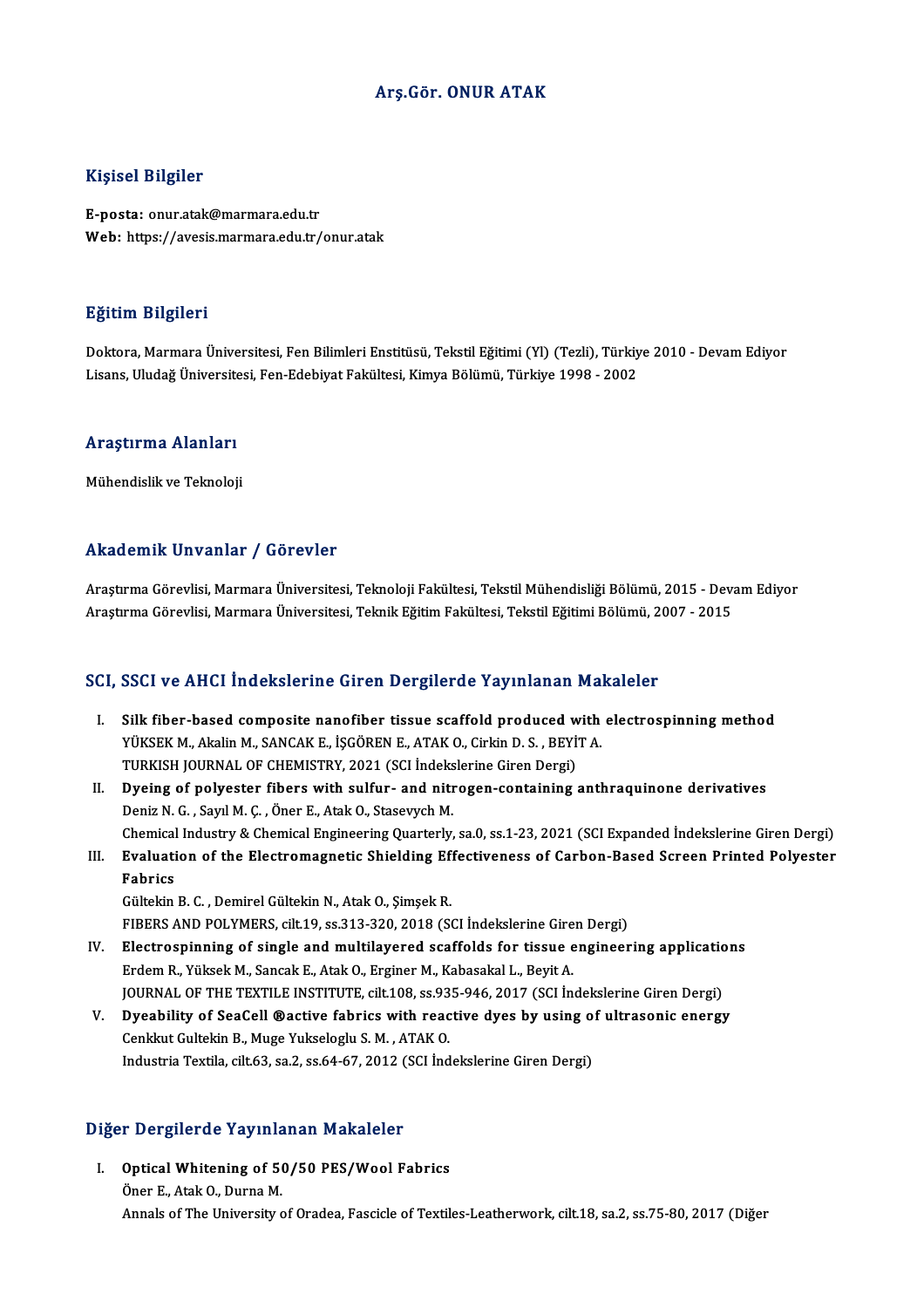Kurumların Hakemli Dergileri)

Kurumların Hakemli Dergileri)<br>II. REUSE OF DECOLORIZED DYEING EFFLUENTS IN REPEATED DYEINGS<br>Öner E. Atrk O. Gömes B Kurumların Hakemli Derg<br>REUSE OF DECOLORIZE<br>Öner E., Atak O., Gömeç R.<br>Annala of the University o REUSE OF DECOLORIZED DYEING EFFLUENTS IN REPEATED DYEINGS<br>Öner E., Atak O., Gömeç R.<br>Annals of the University of Oradea (FASCICLE OF TEXTILES, LEATHERWORK), cilt.17, sa.2, ss.105-110, 2016 (Diğer Öner E., Atak O., Gömeç R.<br>Annals of the University of Orad<br>Kurumların Hakemli Dergileri)

# Kurumların Hakemli Dergileri)<br>Hakemli Kongre / Sempozyum Bildiri Kitaplarında Yer Alan Yayınlar

- I. Development of Bio-Composite Structures for Interior Noise Reduction in Automobiles Sancak E., Özen M.S., Yüksek M., Usta I., Atak O., Beyit A., Pars A., Eryilmaz O. Development of Bio-Composite Structures for Interior Noise Reduction in Automobiles<br>Sancak E., Özen M. S. , Yüksek M., Usta I., Atak O., Beyit A., Pars A., Eryilmaz O.<br>Aachen – Dresden – Denkendorf International Textile Co Sancak E., Özen M. S. , Yüksek M., Usta I., Atak O., Beyit A., Pars A., Eryilmaz O.<br>Aachen – Dresden – Denkendorf International Textile Conference, Aachen, Almanya, 29 - 3<br>II. Elektromanyetik Dalgaları Engellemek Amaçlı Ku
- Aachen Dresden Denkendorf International Textile Conference, Aachen,<br>Elektromanyetik Dalgaları Engellemek Amaçlı Kullanılan Fonksiyo<br>SANCAK E., ÖZEN M. S. , YÜKSEK M., USTA İ., AKALIN M., ATAK O., BEYİT A.<br>1st Internati Elektromanyetik Dalgaları Engellemek Amaçlı Kullanılan Fonksiyonel Tekstill<br>SANCAK E., ÖZEN M. S. , YÜKSEK M., USTA İ., AKALIN M., ATAK O., BEYİT A.<br>1st International Turkish World Engineering and Science Congress, 7 - 10 SANCAK E., ÖZEN M. S. , YÜKSEK M., USTA İ., AKALIN M., ATAK O., BEYİT A.<br>1st International Turkish World Engineering and Science Congress, 7 - 10 Aralık 2017<br>III. What are the product benefits that shape consumer evalu
- 1st International Turkish World Engineering and Science Congress, 7 10 Aralık 2017<br>What are the product benefits that shape consumer evaluations? Applicatio<br>tops or bra for people in Nottingham city, UK<br>Turhan G., Akalın tops or bra for people in Nottingham city, UK UluslararasıTürkDünyasıMühendislikve FenBilimleriKongresi,Antalya,Türkiye,7 -10Aralık2017 Turhan G., Akalın M., Uzun M., Sancak E., Atak O.<br>Uluslararası Türk Dünyası Mühendislik ve Fen Bilimleri Kongresi, Antalya, Türkiye, 7 - 10 Aralık 2017<br>IV. Elektromanyetik Dalgaları Engellemek Amaçlı Kullanılan Fonksiy
- Uluslararası Türk Dünyası Mühendislik ve Fer<br>Elektromanyetik Dalgaları Engellemek A<br>for Shielding of Electromagnetic Waves<br>SANGAKE ÖZEN M.S. VÜKSEK M. USTA İ. A Elektromanyetik Dalgaları Engellemek Amaçlı Kullanılan Fonksiyo<br>for Shielding of Electromagnetic Waves<br>SANCAK E., ÖZEN M. S. , YÜKSEK M., USTA İ., AKALIN M., ATAK O., BEYİT A.<br>1st International Turkish World Engineering an for Shielding of Electromagnetic Waves<br>1st International Turkish World Engineering and Science Congress, Antalya, Türkiye, 7 - 10 Aralık 2017, ss.201<br>1st International Turkish World Engineering and Science Congress, Antaly
- V. Investigation of Thermo-Mechanical and Electromagnetic Shielding Behaviour of Nonwoven Fabrics 1st International Turkish World Engineering and Science Congress, Antalya<br>Investigation of Thermo-Mechanical and Electromagnetic Shieldin<br>SANCAK E., ÖZEN M. S., YÜKSEK M., SOIN N., SHAH T., ATAK O., İŞGÖREN E.<br>14th Asian T Investigation of Thermo-Mechanical and Electr<br>SANCAK E., ÖZEN M. S., YÜKSEK M., SOIN N., SHAH T.,<br>14th Asian Textile Conference, 27 - 30 Haziran 2017<br>Ontical Whitening of 50/50 BES/Wool Febrics SANCAK E., ÖZEN M. S., YÜKSEK M., SOIN N., SHAH T.<br>14th Asian Textile Conference, 27 - 30 Haziran 2017<br>VI. Optical Whitening of 50/50 PES/Wool Fabrics<br>Öner E. Atak O. Durna M

### **14th Asian Textile Confere**<br>**Optical Whitening of 56<br>Öner E., Atak O., Durna M.**<br>INTERNATIONAL SCIENTI Öner E., Atak O., Durna M.<br>INTERNATIONAL SCIENTIFIC CONFERENCE "Innovative solutions for sustainable development of textilesand Öner E., Atak O., Durna M.<br>INTERNATIONAL SCIENTIFIC CONFERENCE "Innovative solutions for sus<br>leather industry", Oradea, Romanya, 26 - 27 Mayıs 2017, cilt.18, ss.75-80<br>Mechanical and Electromacnetic Shielding Properties of INTERNATIONAL SCIENTIFIC CONFERENCE "Innovative solutions for sustainable development of textilesand<br>leather industry", Oradea, Romanya, 26 - 27 Mayıs 2017, cilt.18, ss.75-80<br>VII. Mechanical and Electromagnetic Shielding P

### leather<br>Mechai<br>Fibers<br>SANCAI Mechanical and Electromagnetic Shielding Properties of Woven I<br>Fibers<br>SANCAK E., ÖZEN M. S. , SOIN N., SHAH T., SIORES E., ATAK O., İŞGÖREN E.<br>4th International Conference on Value Addition and Innovation in Teytile Fibers<br>SANCAK E., ÖZEN M. S. , SOIN N., SHAH T., SIORES E., ATAK O., İŞGÖREN E.<br>4th International Conference on Value Addition and Innovation in Textiles, 27 - 28 Mart 2017

VIII. A Study on Electrospinning of Biopolymer Based Tissue Scaffold ERDEMR.,YÜKSEKM.,SANCAKE.,ATAKO. A Study on Electrospinning of Biopolymer Based Tissue Scaffold<br>ERDEM R., YÜKSEK M., SANCAK E., ATAK O.<br>4th International Conference on Value Addition and Innovation in Textiles (COVITEX 2017), 27 - 28 Mart 2017<br>Electrospin

IX. Electrospinning of Ligand Doped Nanofibers<br>ERDEM R., ERDEM Ö., ATAK O., PARS A. 4th International Conference on Value<br>Electrospinning of Ligand Doped N<br>ERDEM R., ERDEM Ö., ATAK O., PARS A. 4th InternationalConference onValueAdditionand InnovationinTextiles,27 -28Mart2017

X. Investigation of Electromagnetic Shielding Effectiveness of The Woven Fabric Produced From PE CB 4th International Conference on Value Addition and Innovation in Textiles, 27 - 28 Mart 2017<br>Investigation of Electromagnetic Shielding Effectiveness of The Woven Fabric Produced From PE C<br>Composite Fibres Reinforced with Investigation of Electromagnetic Shield<br>Composite Fibres Reinforced with with<br>ÖZEN M. S., SANCAK E., YÜKSEK M., ATAK O.<br>10th Asian Australasian Conference on Comu Composite Fibres Reinforced with without Silver Nano Powder Extruded by Melt Spinning Method<br>ÖZEN M. S. , SANCAK E., YÜKSEK M., ATAK O.<br>10th Asian-Australasian Conference on Composite Materials (ACCM-10), Busan, Güney Kore

- ÖZEN M. S., SANCAK E., YÜKSEK M., ATAK O.<br>10th Asian-Australasian Conference on Composite Materials (ACCM-10), Busan, Güney Kore, 16 19 Ekim 2016<br>2016 Investigation and comparison of electromagnetic shielding properties 10th Asian-Australasian Conference on Composite Materials (ACCM-10), Bu<br>Investigation and comparison of electromagnetic shielding propert<br>coated carbon nonwoven fabrics produced by wet laid technology<br>ÖZEN M.S., SANCAKE, P Investigation and comparison of electromagnetic shielding prope<br>coated carbon nonwoven fabrics produced by wet laid technolog<br>ÖZEN M. S. , SANCAK E., BEYİT A., USTA İ., AKALIN M., YÜKSEK M., ATAK O.<br>The 10th Asian Australa coated carbon nonwoven fabrics produced by wet laid technology<br>ÖZEN M. S. , SANCAK E., BEYİT A., USTA İ., AKALIN M., YÜKSEK M., ATAK O.<br>The 10th Asian-Australasian Conference on Composit materials, 16 - 19 Ekim 2016 ÖZEN M. S. , SANCAK E., BEYİT A., USTA İ., AKALIN M., YÜKSEK M., ATAK O.<br>The 10th Asian-Australasian Conference on Composit materials, 16 - 19 Ekim 2016<br>XII. Investigation and Comparison of Electromagnetic Shielding Proper
- The 10th Asian-Australasian Conference on Composit materials, 16 19 Ekim 2<br>Investigation and Comparison of Electromagnetic Shielding Propertic<br>Coated Carbon Nonwoven Fabrics Produced by Wet laid Technology<br>ÖZEN M.S., SAN Investigation and Comparison of Electromagnetic Shielding Prop<br>Coated Carbon Nonwoven Fabrics Produced by Wet laid Technol<br>ÖZEN M. S. , SANCAK E., BEYİT A., USTA İ., AKALIN M., YÜKSEK M., ATAK O.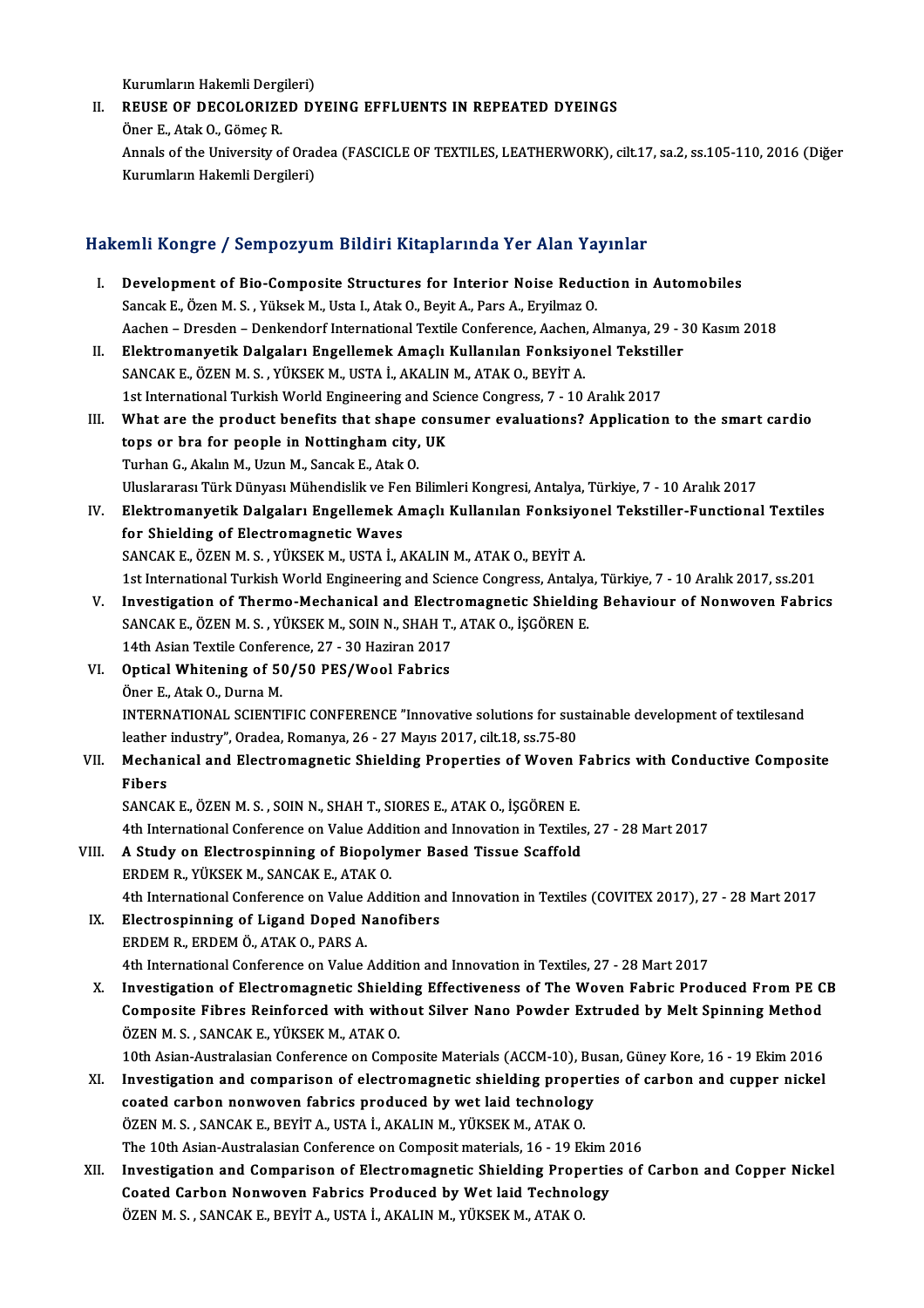10th Asian-Australasian Conference on Composite Materials (ACCM-10), Busan, Güney Kore, 16 - 19 Ekim 2016<br>Flastroeninning of Silk Eihnein based Antibasterial Wound Dressing 10th Asian-Australasian Conference on Composite Materials (ACCM-10), Busa<br>XIII. Electrospinning of Silk Fibroin based Antibacterial Wound Dressing Electrospinning of Silk Fibroin based Antibacterial Wound Dressing<br>ERDEM R., YÜKSEK M., İSGÖREN E., SANCAK E., ATAK O., erginer m. Electrospinning of Silk Fibroin based Antibacterial Wound Dressing<br>ERDEM R., YÜKSEK M., İŞGÖREN E., SANCAK E., ATAK O., erginer m.<br>10th Asian-Australasian Conference on Composite Materials (ACCM-10), Busan, Güney Kore, 16 XIV. Reuse of Decolorized Dyeing Effluents in Repeated Dyeings 10th Asian-Australasian C<br>Reuse of Decolorized I<br>Öner E., Atak O., Gömeç R.<br>International Scientific Co Reuse of Decolorized Dyeing Effluents in Repeated Dyeings<br>Öner E., Atak O., Gömeç R.<br>International Scientific Conference "Innovative solutions for sustainable development of textiles and leather<br>industry", Oradea, Bomanya, Öner E., Atak O., Gömeç R.<br>International Scientific Conference "Innovative solutions for sustaina<br>industry", Oradea, Romanya, 27 - 28 Mayıs 2016, cilt.17, ss.105-110<br>Bouse Of Desplarired Dyoing Effluents in Boneated Dyoing International Scientific Conference "Innovative solutions for sustaina<br>industry", Oradea, Romanya, 27 - 28 Mayıs 2016, cilt.17, ss.105-110<br>XV. Reuse Of Decolorized Dyeing Effluents in Repeated Dyeings<br>ÖNER F. ATAK O. Cömeo industry", Oradea, Romanya<br>Reuse Of Decolorized Dy<br>ÖNER E., ATAK O., Gömeç R.<br>International Scientific Conf Reuse Of Decolorized Dyeing Effluents in Repeated Dyeings<br>ÖNER E., ATAK O., Gömeç R.<br>Industry 27, 28 Mayıs 2016 ÖNER E., ATAK O., Gömeç R.<br>International Scientific Confer<br>Industry, 27 - 28 Mayıs 2016<br>Preperation of Multi lever International Scientific Conference "Innovative Solutions for Sustainable Development of Textiles and Leather<br>Industry, 27 - 28 Mayıs 2016<br>XVI. Preparation of Multi layered PCL Collagen Type1 Elastin Nanofibrous Composite Industry, 27 - 28 Mayıs 2016<br>Preparation of Multi layered PCL Colla<br>YÜKSEK M., ERDEM R., AKALIN M., ATAK O.<br>ATC 12. Asian Taytile Conference 2., 06 Ka Preparation of Multi layered PCL Collagen Type<br>YÜKSEK M., ERDEM R., AKALIN M., ATAK 0.<br>ATC-13, Asian Textile Conference, 3 - 06 Kasım 2015<br>Improvement of Laundering Durchility of Bolyı YÜKSEK M., ERDEM R., AKALIN M., ATAK O.<br>ATC-13, Asian Textile Conference, 3 - 06 Kasım 2015<br>XVII. Improvement of Laundering Durability of Polypyrrole Coated Cotton Fabrics<br>YILDIZ Z., ATAK O., USTA İ. ATC-13, Asian Textile Conference, 3 - 06 Kasım 2015 ICENS, International Conference of Engineering and Natural Sciences, ÜSKÜP, Makedonya, 15 - 19 Mayıs 2015 YILDIZ Z., ATAK O., USTA İ.<br>ICENS, International Conference of Engineering and Natural Sciences, ÜSKÜP, Makedony<br>XVIII. Improvement of Laundering Durability of Polypyrrole Coated Cotton Fabrics<br>VII DIZ Z. ATAK O. USTA İ. **ICENS, International Confer**<br>**Improvement of Launde<br>YILDIZ Z., ATAK O., USTA İ.**<br>1st International Conferen Improvement of Laundering Durability of Polypyrrole Coated Cotton Fabrics<br>YILDIZ Z., ATAK O., USTA İ.<br>1st International Conference on Engineering and Natural Sciences, 15 Nisan - 19 Mayıs 2015<br>Flastrical Proportias of Poly XILDIZ Z., ATAK O., USTA İ.<br>15 International Conference on Engineering and Natural Sciences, 15 Nisan - 19 Mayıs 2015<br>2015 XIX. Electrical Properties of Polyaniline/Carbon Black Deposited Polyester Fabrics USTA İ., ÖNEN H. A., DEMİREL GÜLTEKİN N., YILDIZ Z., ATAK O. Electrical Properties of Polyaniline/Carbon Black Deposited Polyester Fabrics<br>USTA İ., ÖNEN H. A. , DEMİREL GÜLTEKİN N., YILDIZ Z., ATAK O.<br>XIIIth International Izmir Textile and Apparel Symposium 2014 (IITAS), Antalya, Tü USTA İ., ÖNEN H. A. , DEMİREL GÜLTEKİN N., YILDIZ Z., ATAK O.<br>XIIIth International Izmir Textile and Apparel Symposium 2014 (IITAS), Antalya, Türkiye, 2 - 05 Nisan 2014<br>XX. Press Forming Of Chicken Feather Fibre Cff Reinfo XIIIth International Izmir Textile and App<br>Press Forming Of Chicken Feather F<br>Mechanical And Thermal Properties<br>ÖZEN M.S. VÜKSEK M. UZUN M. SANCA XX. Press Forming Of Chicken Feather Fibre Cff Reinforced Bio Composites Effects Of Cff Volume On<br>Mechanical And Thermal Properties<br>ÖZEN M. S., YÜKSEK M., UZUN M., SANCAK E., USTA İ., ATAK O. International Conference Exhibition on Advanced Nano Materials, Quebec, Kanada, 12 - 14 Ağustos 2013 ÖZEN M. S. , YÜKSEK M., UZUN M., SANCAK E., USTA İ., ATAK O.<br>International Conference Exhibition on Advanced Nano Materials, Quebec, Kanada, 12 - 14 Ağustos 2013<br>XXI. Investigation of Mechanical Properties of Polyamide International Conference Exhibi<br>Investigation of Mechanical<br>Nanofibrous Biocomposites<br>EPDEM P. SANGAKE, PAZAPLI Investigation of Mechanical Properties of Polyamide 6 C<br>Nanofibrous Biocomposites<br>ERDEM R., SANCAK E., PAZARLIOĞLU S. S. , AKALIN M., ATAK 0.<br>International Conference Eubibition en Advanced Nepe Meterie Nanofibrous Biocomposites<br>ERDEM R., SANCAK E., PAZARLIOĞLU S. S. , AKALIN M., ATAK O.<br>International Conference Exhibition on Advanced Nano Materials, Quebec, Kanada, 12 - 14 Ağustos 2013 ERDEM R., SANCAK E., PAZARLIOĞLU S. S. , AKALIN M., ATAK O.<br>International Conference Exhibition on Advanced Nano Materials, Quebec, Kanada, 12 - 14 Ağustos 2013<br>XXII. Surface Modification of Cotton And Polyester Fabrics Us International Conference Exhibition on Advanced Nano Materials, Que<br>Surface Modification of Cotton And Polyester Fabrics Using A<br>Interactions Characterization of Thermal Comfort Properties<br>IIZIIN M. SANCAKE USTA LATAKO, AK Surface Modification of Cotton And Polyeste<br>Interactions Characterization of Thermal Co<br>UZUN M., SANCAK E., USTA İ., ATAK O., AKALIN M.<br>The 4th International Conference Teutiles Feshion Interactions Characterization of Thermal Comfort Properties<br>UZUN M., SANCAK E., USTA İ., ATAK O., AKALIN M.<br>The 4th International Conference Textiles Fashion. BANGKOK. Tavland. 3 - 04 Temmuz 2012 UZUN M., SANCAK E., USTA İ., ATAK O., AKALIN M.<br>The 4th International Conference Textiles Fashion, BANGKOK, Tayland, 3 - 04 Temmuz 2012<br>XXIII. The Effect of Copper Sulphate Solutions on Physical Properties of Cotton an The 4th I<br><mark>The Effe</mark><br>Fabrics<br><sup>II7IIN</sup> M The Effect of Copper Sulphate Solutions on Physical<br>Fabrics<br>UZUN M., SANCAK E., AKALIN M., ATAK 0., BEYİT A., USTA İ.<br>The 99th Teytile Institute World Conference Shab Alam Me Fabrics<br>The 88th Textile Institute World Conference, Shah-Alam, Malezya, 15 - 17 Mayıs 2012<br>The 88th Textile Institute World Conference, Shah-Alam, Malezya, 15 - 17 Mayıs 2012 UZUN M., SANCAK E., AKALIN M., ATAK O., BEYİT A., USTA İ.<br>The 88th Textile Institute World Conference, Shah-Alam, Malezya, 15 - 17 Mayıs 2012<br>XXIV. Single Bath Combined Dyeing and Antimicrobial Finishing of %100 Polyester The 88th Textile Institute World Conference<br>Single Bath Combined Dyeing and Anti-<br>Öner E., Atak O., Durna M., Şahin H., Urkan I.<br>Tex Teh IV International Conference Bushe Single Bath Combined Dyeing and Antimicrobial Finishing of %100 Polyester Yarns<br>Öner E., Atak O., Durna M., Şahin H., Urkan I.<br>Tex Teh IV İnternational Conference, Bucharest – Romania, Bucuresti, Romanya, 23 - 24 Haziran 2 Öner E., Atak O., Durna M., Şahin H., Urkan I.<br>Tex Teh IV İnternational Conference, Bucharest – Romania, Bucuresti, Romanya, 23 - 24 Haziran 2011, ss.314-318<br>XXV. An Investigation of Electromagnetic Shielding Properties of Tex Teh IV İnternational Conference, Bucharest – Ro<br>An Investigation of Electromagnetic Shielding<br>ÖZEN M. S. , USTA İ., SANCAK E., YÜKSEK M., ATAK O.<br>The Teytile Institute Contenery Conference Manches An Investigation of Electromagnetic Shielding Properties of Woven fabrics with SCZEN M.S., USTA İ., SANCAK E., YÜKSEK M., ATAK O.<br>The Textile Institute Centenary Conference, Manchester, Birleşik Krallık, 3 - 04 Kasım 2010<br> ÖZEN M. S. , USTA İ., SANCAK E., YÜKSEK M., ATAK O.<br>The Textile Institute Centenary Conference, Manchester, Birleşik Krallık, 3 - 04 Kasım 2010<br>XXVI. APPLICATION OF NANO SOFTENERS ON 97% / 3% COTTON/LYCRA FABRICS KNITT The Textile Institute Centen<br>APPLICATION OF NANO<br>AND RING SPUN YARNS<br>Öner E. Yılmaz Sabinbaskaı APPLICATION OF NANO SOFTENERS ON 97<br>AND RING SPUN YARNS<br>Öner E., Yılmaz Şahinbaşkan B., Atak O., Capar M.<br>International Conference TEX TEH 2 en Annligati AND RING SPUN YARNS<br>Öner E., Yılmaz Şahinbaşkan B., Atak O., Capar M.<br>International Conference TEX TEH 3 on Application of Nanotechnologies for Textiles, Bucharest, Romanya, 7 - 08 Öner E., Yılmaz Şahiı<br>International Confer<br>Ekim 2010, ss.54-61